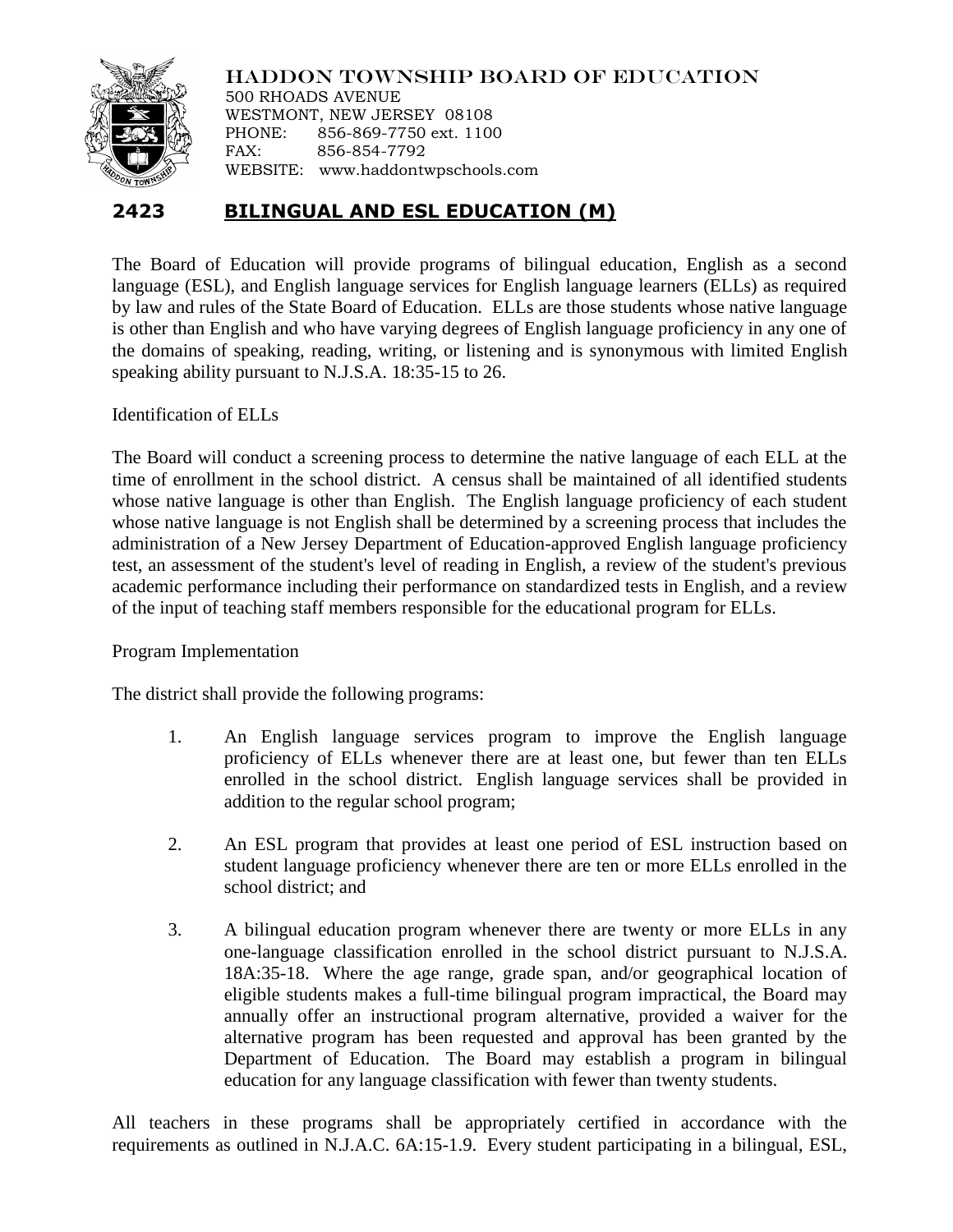or English language services program shall be entitled to continue such participation for a period of three years pursuant to N.J.S.A. 18A:35-19.

Bilingual, English as a Second Language, and English Language Services Program Enrollment, Assessment, Exit, and Re-entry

Students enrolled in a bilingual, ESL, or English language services program shall be assessed annually using a New Jersey Department of Education-approved English language proficiency test to determine their progress in achieving English language proficiency goals and readiness for exiting the program. ELLs enrolled in a bilingual, ESL, or English language services program shall be placed in a monolingual English program when they have demonstrated readiness to function successfully in the English-only program. The process to determine the readiness or inability of the individual student to function successfully in the English-only program shall be initiated by the student's level of English proficiency as measured by a New Jersey Department of Education-established standard on an English language proficiency test. The readiness of the student shall be further assessed on the basis of multiple indicators that shall include, at a minimum: classroom performance; the student's reading level in English; the judgment of the teaching staff member or members responsible for the educational program of the student; and performance on achievement tests in English.

In accordance with provisions of N.J.S.A. 18A:35-22.1, a parent may remove a student who is enrolled in a bilingual education program at any time; except that during the first three years of a student's participation in a bilingual education program, the parent may only remove the student at the end of each school year. If during the first three years of a student's participation in a bilingual education program, a parent wishes to remove the student prior to the end of each school year, the removal must be approved by the Executive County Superintendent of Schools. The parent may appeal the Executive County Superintendent's decision to the Commissioner of Education.

Newly exited students who are not progressing in the mainstream English program may be considered for re-entry to bilingual and ESL programs in accordance with the provisions of N.J.A.C. 6A:15-1.10(e)1 through (e)5.

When the review process for exiting a student from a bilingual, ESL, or English language services program has been completed, the student's parent shall be informed by mail of the placement determination. A parent or teaching staff member who disagrees with the proposed placement may appeal the decision in writing to the Superintendent of Schools or designee, who will provide a written explanation for the decision within seven working days. The complainant may appeal this decision in writing to the Board within seven calendar days of receiving the Superintendent's or designee's written explanation of the decision. The Board will review the appeal and respond in writing to the parent within forty-five calendar days of the Board's receipt of the parent's written appeal to the Board. A complainant not satisfied with the Board's determination of the appeal may appeal to the Commissioner of Education.

## Parental Involvement

The parents of ELLs will be notified in accordance with the provisions of N.J.A.C. 6A:15-1.13 that their child has been identified as eligible for enrollment in a bilingual, ESL, or English language services program. Notice shall be in writing and in the language in which the parent(s) possesses a primary speaking ability, and in English. The notice must also include a statement